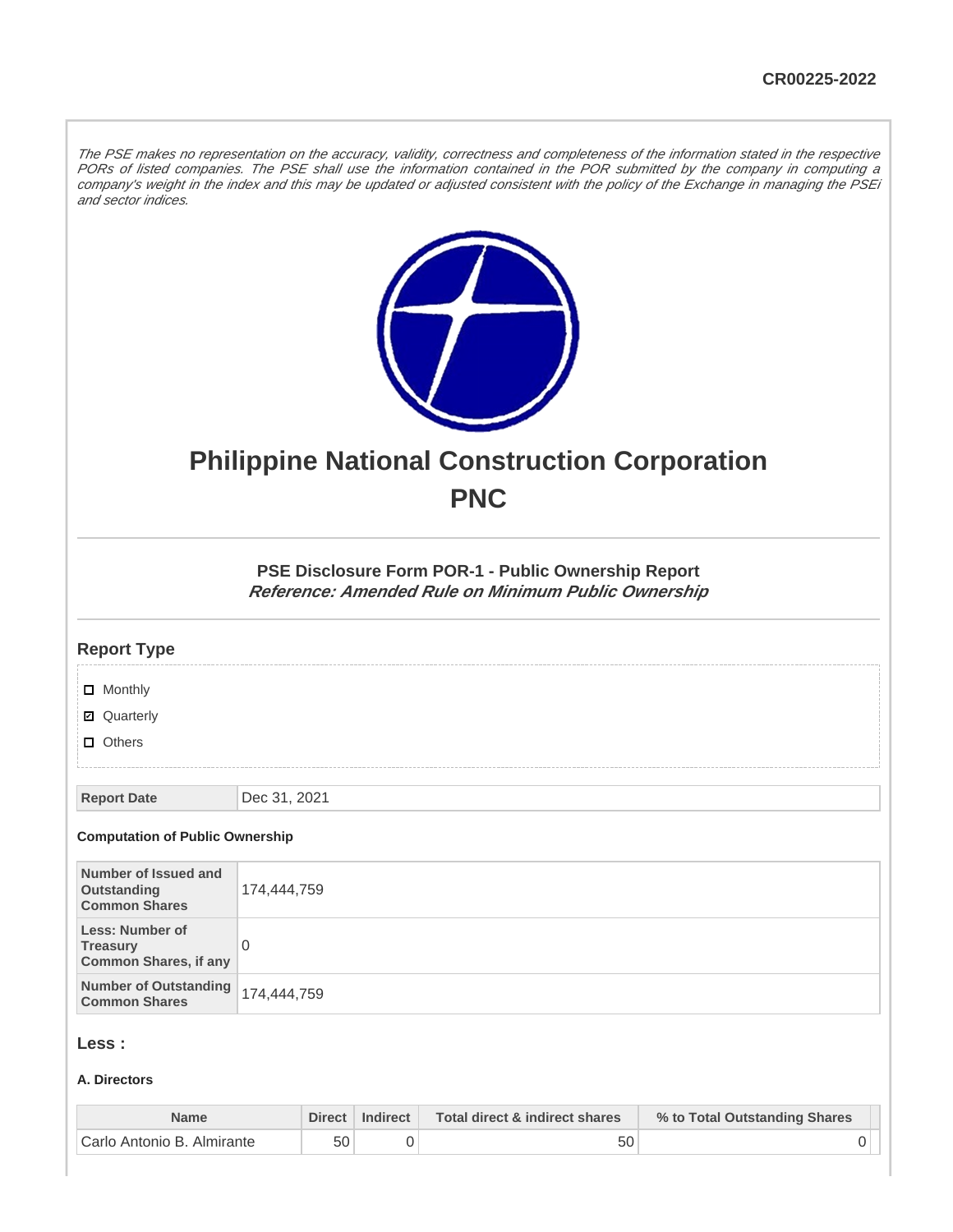| Miguel E. Umali          |     |                |      |
|--------------------------|-----|----------------|------|
| William T. Yu            |     | $\overline{2}$ |      |
| Mohamad Taha A. Guinomla | 101 | 101            | 0.01 |
| Lamberto B. Mercado, Jr. | 25  | 25             |      |
| Manuel Luis C. Antonio   | 25  | 25             |      |
| Pedro B. Cabatingan, Jr. |     |                |      |
| Herculano C. Co, Jr.     | 10  | 10             |      |
| Salvador B. Calanoy, IV  | 50  | 50             |      |
| Jonathan S. Avanceña     | 100 | 100            | 0.01 |
| Alan R. Luga             | 50  | 50             |      |
|                          | 415 | 415            | 0.02 |

#### **B. Officers**

| <b>Name</b>               | <b>Direct</b> | <b>Indirect</b> | <b>Total direct &amp; indirect shares</b> | % to Total Outstanding Shares |
|---------------------------|---------------|-----------------|-------------------------------------------|-------------------------------|
| Janice Day E. Alejandrino | 6             |                 |                                           |                               |
| Miriam M. Pasetes         |               |                 |                                           |                               |
| Ilie Lionel B. Gramata    |               |                 |                                           |                               |
| Yolanda C. Mortel         | 13            |                 | 13                                        |                               |
| Domingo Pascua L. Salazar |               |                 |                                           |                               |
| Ezra L. Panopio           |               | 0               |                                           |                               |
|                           | 19            | 0               | 19                                        |                               |

### **C. Principal/Substantial Stockholders**

| <b>Name</b>                    | <b>Direct</b> | Indirect | Total direct & indirect shares | % to Total Outstanding Shares |
|--------------------------------|---------------|----------|--------------------------------|-------------------------------|
| Gov't Service Insurance System | 47,490,383    | 0        | 47,490,383                     | 27.22                         |
| Rep. of the Phils. through APT | 79,271,024    | 0        | 79,271,024                     | 45.44                         |
| Universal Holdings Corp.       | 24,780,746    | 0        | 24,780,746                     | 14.21                         |
|                                | 151,542,153   | 0        | 151,542,153                    | 86.87                         |

# **D. Affiliates**

| <b>Name</b> | <b>Direct</b> | <b>Indirect</b> | Total direct & indirect shares | % to Total Outstanding Shares |
|-------------|---------------|-----------------|--------------------------------|-------------------------------|
| N/A         |               |                 |                                |                               |
|             |               |                 |                                |                               |

## **E. Government**

| <b>Name</b> | <b>Direct</b> | Indirect | Total direct & indirect shares | % to Total Outstanding Shares |
|-------------|---------------|----------|--------------------------------|-------------------------------|
| N/A         |               |          |                                |                               |
|             |               |          |                                |                               |

## **F. Banks**

| <b>Name</b> | <b>Direct</b> | <b>Indirect</b> | Total direct & indirect shares | % to Total Outstanding Shares |
|-------------|---------------|-----------------|--------------------------------|-------------------------------|
| N/A         |               |                 |                                |                               |
|             |               |                 |                                |                               |

#### **G. Employees**